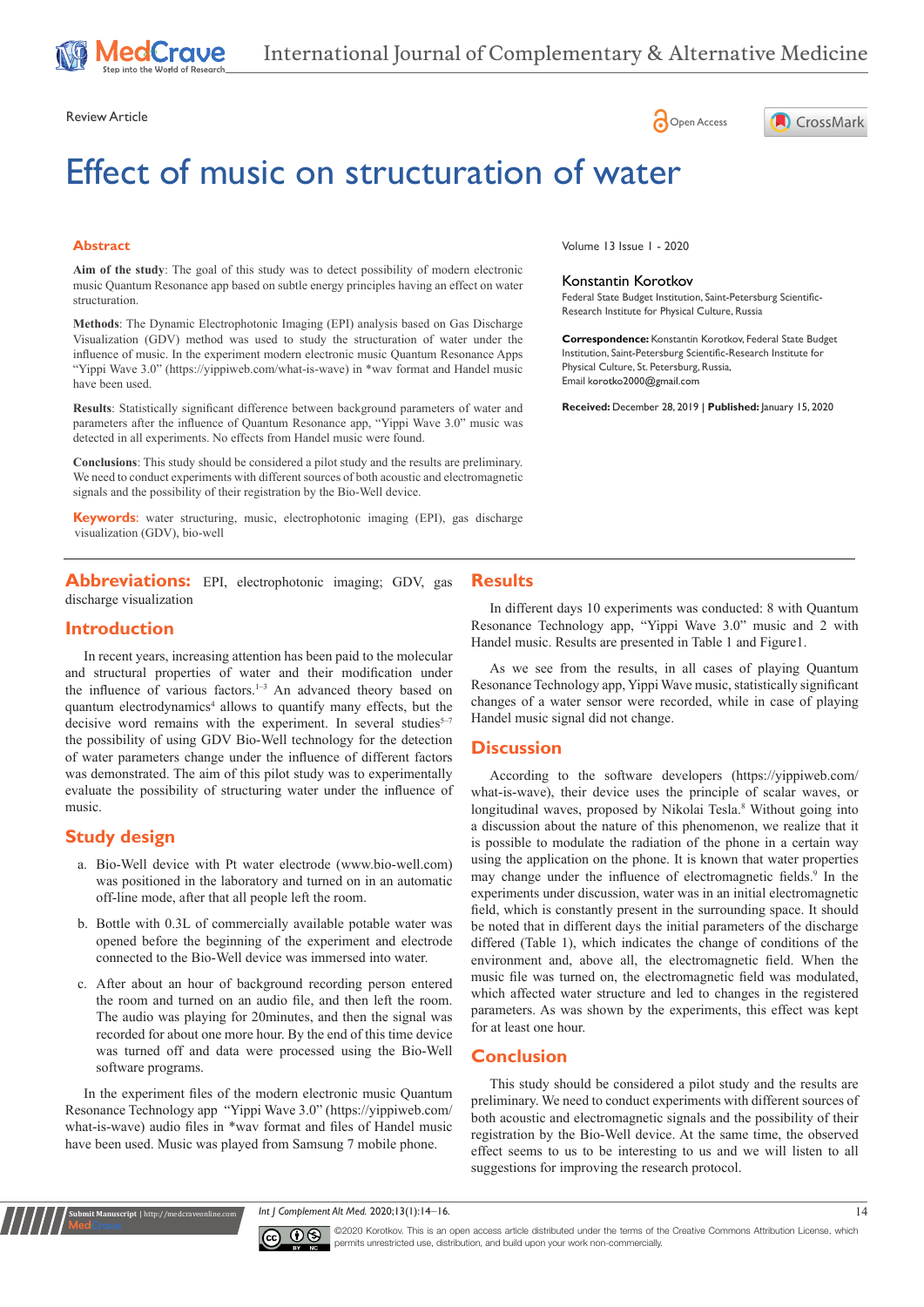| <b>Experiment N</b> | Date, mm.dd.yy | <b>Music file</b>               | Energy I        | <b>Energy 2</b> | t-test  |  |
|---------------------|----------------|---------------------------------|-----------------|-----------------|---------|--|
|                     | 12.13.19       | Yippi Wave (Quantum Nutrition)  | $1.65 + 0.05$   | $1.95 + -0.03$  | < 0.001 |  |
| 2                   | 12.16.19       | Yippi Wave (Relaxation)         | $1.55 + -0.05$  | $1.90 + -0.03$  | < 0.001 |  |
| 3                   | 12.17.19       | Yippi Wave (Quantum Healthcare) | $1.75 + 0.05$   | $1.95 + 0.03$   | < 0.001 |  |
| 4                   | 12.18.19       | Yippi Wave (Relaxation)         | $1.69 + - 0.05$ | $1.90 + -0.03$  | < 0.001 |  |
| 5                   | 12.19.19       | Yippi Wave (Quantum Nutrition)  | $1.54 + -0.05$  | $1.88 + -0.03$  | < 0.001 |  |
| 6                   | 12.20.19       | Yippi Wave (Brain Enhancement)  | $1.82 + 0.05$   | $1.99 + 0.03$   | < 0.001 |  |
| 7                   | 12.20.19       | Yippi Wave (Relaxation)         | $1.80 + -0.05$  | $1.95 + 0.03$   | < 0.001 |  |
| 8                   | 12.23.19       | Yippi Wave (Brain Enhancement)  | $1.77 + 0.05$   | $1.90 + -0.03$  | < 0.001 |  |
| 9                   | 12.24.19       | Handel                          | $1.69 + 0.05$   | $1.68 + 0.05$   | 0.44    |  |
| $\overline{10}$     | 12.25.19       | Handel                          | $1.72 + 0.05$   | $1.71 + 0.05$   | 0.68    |  |

| <b>Table I</b> Comparison of the Energy of photons measured in Bio-Well software before (1) and after (2) playing music |  |  |  |  |  |
|-------------------------------------------------------------------------------------------------------------------------|--|--|--|--|--|
|                                                                                                                         |  |  |  |  |  |



**Figure 1** Time dynamics of Energy parameter from water sensor. Every bar is averaged for 5min. Highlighted bars indicated the time of playing music.

# **Acknowledgments**

We thank Eric W. Thompson and Subtle Energy Sciences for providing information to help with this research.

## **Conflicts of interest**

Author declares there are no conflicts of interest towards the article.

# **Funding**

None.

## **References**

- 1. [Réocreux R, Jiang T, Iannuzzi M, et al. Structuration and Dynamics of](https://pubs.acs.org/doi/abs/10.1021/acsanm.7b00100)  [Interfacial Liquid Water at Hydrated γ-Alumina Determined by ab Initio](https://pubs.acs.org/doi/abs/10.1021/acsanm.7b00100)  [Molecular Simulations: Implications for Nanoparticle Stability.](https://pubs.acs.org/doi/abs/10.1021/acsanm.7b00100) *ACS Appl. Nano Mater*[. 2018;1\(1:191–199.](https://pubs.acs.org/doi/abs/10.1021/acsanm.7b00100)
- 2. [Wang F, Gao A, Wu S, et al. Experimental Investigation of Coherent](https://www.mdpi.com/2073-4441/11/12/2629)  [Vortex Structures in a Backward-Facing Step Flow.](https://www.mdpi.com/2073-4441/11/12/2629) *Water J*. [2019;11\(2\):2629–2632.](https://www.mdpi.com/2073-4441/11/12/2629)
- 3. [Voeikov V, Korotkov K. The Emerging Science of Water. 2018.](https://gdvcamera.com/the-emerging-science-of-water/)
- 4. [Bono I, Del Giudice E, Gamberale L, et al. Emergence of the Coherent](https://www.mdpi.com/2073-4441/4/3/510/htm)  [Structure of Liquid Water.](https://www.mdpi.com/2073-4441/4/3/510/htm) *Water J*. 2012;4(3):510–532.